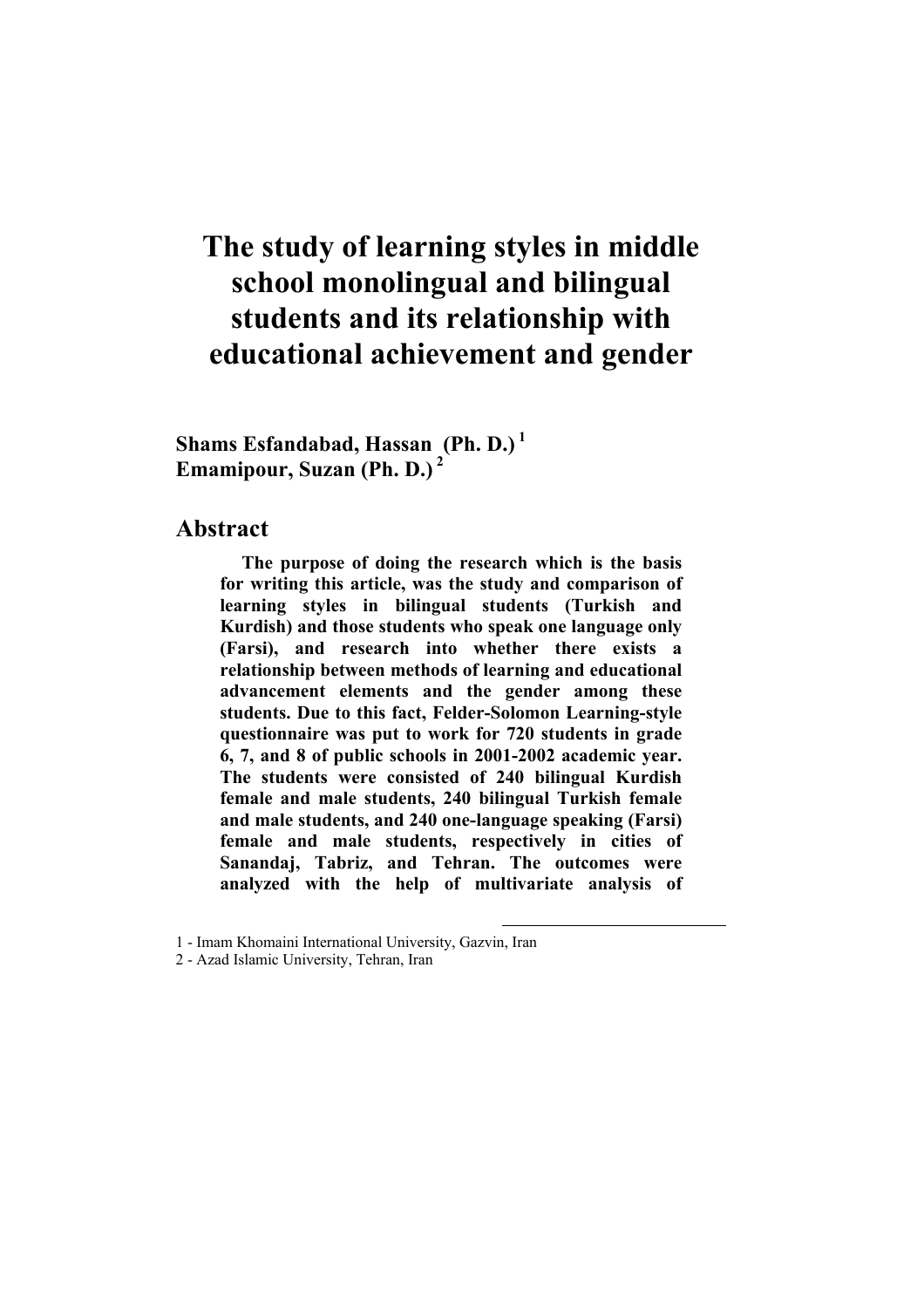**48 The study of learning styles in middle-school monolingual & bilingual …**

**variance and the correlational method. This research showed that:** 

**a) There is difference between the learning style of bilingual (Turk and Kurd speaking) students and students who speak only one language (Farsi), in the way that the one-language speaking students have an intuitional-visual learning style in comparison with the bilingual students. The bilingual students have a sensational-verbal learning style compared to the onelanguage speaking students.** 

**b) There is no significant relationship between the learning style and the student's educational advancement.** 

**c) There is a difference between the learning methods of female and male students; in the way that boys' learning style is of the visual-holistic type, while the girls' learning style is of the verbal-consecutive type.** 

**Key Words: Learning styles, middle school, bilingual students, educational achievement, learning methods** 

#### **Introduction**

Researching about learning styles<sup>1</sup> is derived from studies that are related to psycho-cognitive, social, and physiological aspects of the education (amuzesh) process. Recognition and understanding of models related to learning styles is one of the fundamental advancements of the twentieth century. Learning style is the learner's fixed method for responding to and working with existing stimulus in learning circumstances (Pham, 2000). Today, all theory-makers believe that individuals understand, organize, analyze, and process information and experiences in different ways despite all the different theories and models available in the field of learning styles.

-

<sup>1-</sup> Herb Thelan, Pham, Felder & Silverman, Meyers – Briggs, Kolb, Montgomery & Groat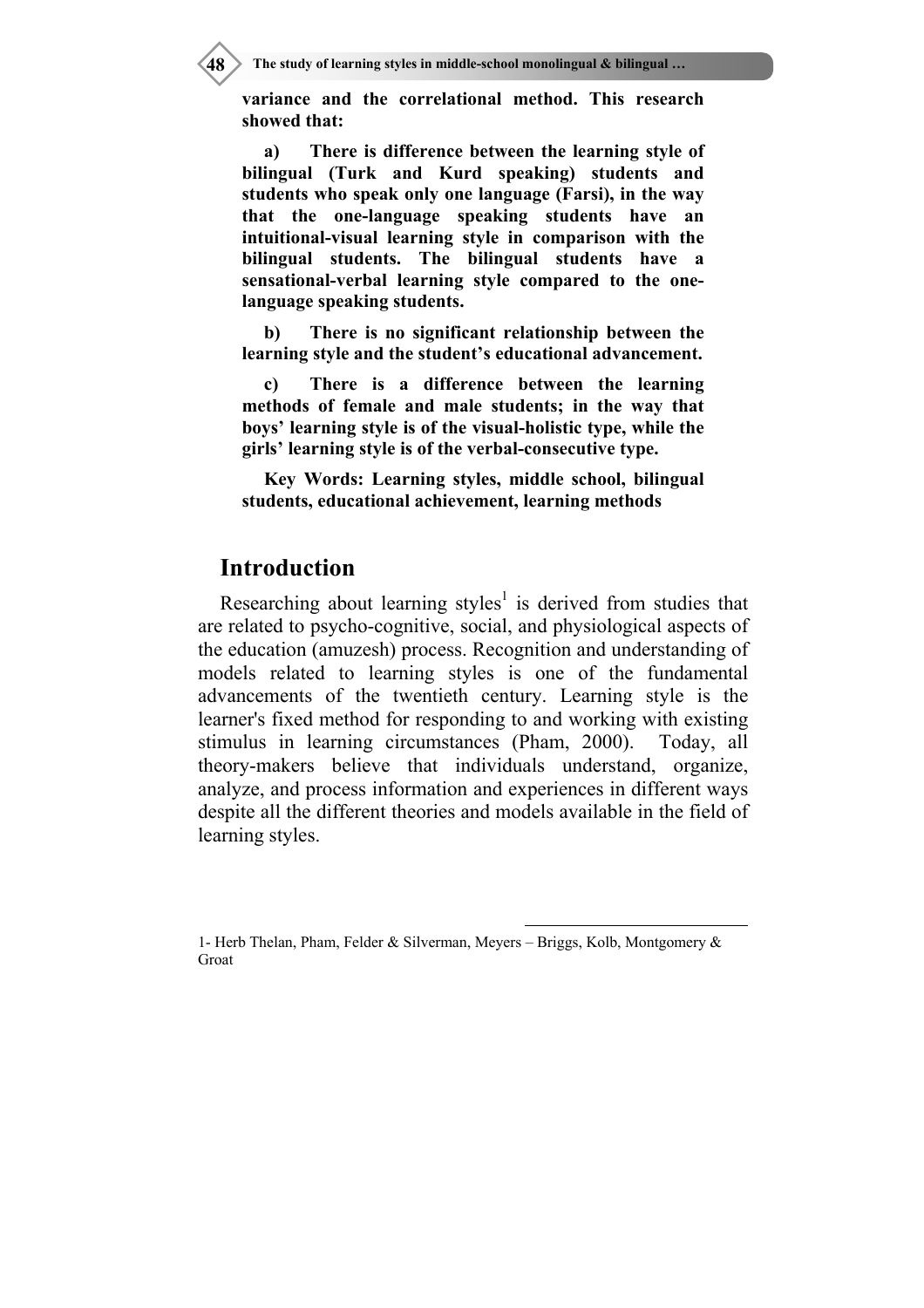If we are to provide a summary of some of the more important studies conducted in the world in our discussion subject, we can refer to following points:

Felder  $\&$  Silverman (1988) offered a model for learning styles, which is consisted of five aspects. Each aspect represents two opposing learning styles. Two of these aspects are adapted from Meyers- Briggs' suggested model and that of Kolb. The perception aspect (sensing – intuitive) is similar to the perception aspects in models by Meyers-Briggs and Kolb. And the processing aspect (active – reflective) which exists in Kolb's model. Besides this, the Felder & Silverman aspects include three other aspects of input [check] (daroon-daad) (visual-verbal), organizing (lakjsldjscaling inductive-deductive , and understanding or apperception (sequential - global (According to Montgomery & Groat, 1998).

Learning styles are influenced by culture, gender, and ethnicity background. For example every society or culture considers the development of certain talents valuable and encourages them and pays small attention to other talents or completely ignores them (Delon, 1983; Tanenbaum, 1986). Besides these, various causes such as culture, ethnicity, gender, and the birth arrangement characteristics influence learning styles (Sternberg, 1997; Marifield, 1996; Ryde, 1987).

 There are some differences between one-language and bilingual individuals' learning styles. For example in the context dependent and independent learning style the bilingual individuals are more dependent to the background. The African-American bilingual individuals have a more holistic-viewer and kinesthetic (jonbeshi) style. Some studies show that the main reason for this difference is the language the black use. (Coper, 1981).

• Learning styles are also different between the two sexes. For example, men have scored higher on Kolb's learning-style questionnaire in the objective experience aspect in comparison with women. There is evidence that shows women's learning style stresses more on sympathy, collaboration, and careful listening (Grasha (graashaa), 1996)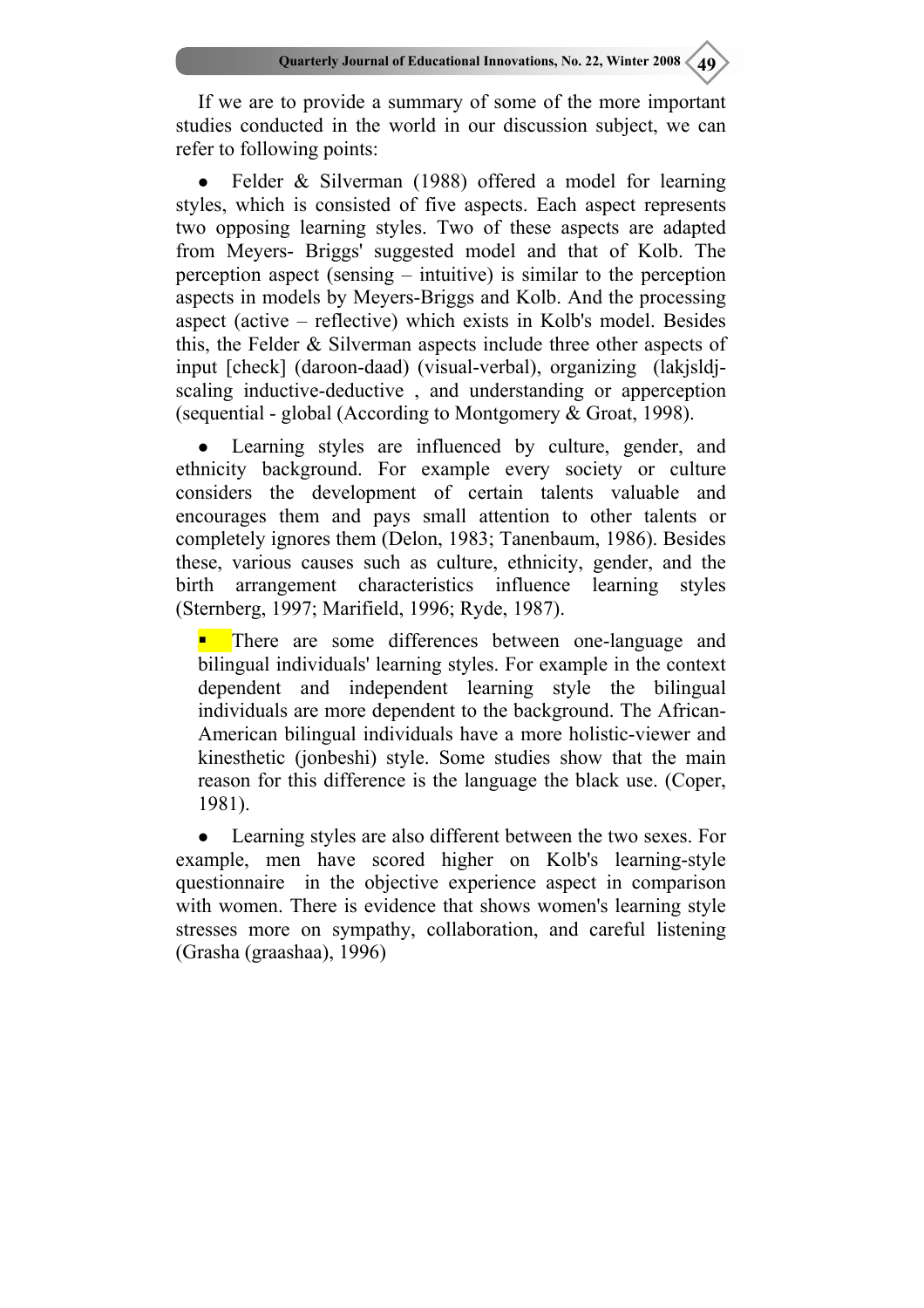Learning styles have significant impact on students' educational achievement (Sternberg and Grigorenko, 1997).

As the studies show, most emphasis is at schools in on passive perception and processing and the majority of the teachers use it as well (Kolb, 1983). It is possible that this is the reason for students' difference in educational achievement (Knowels, 1980; Grasha, 1996; Belenky and colleagues, 1986; Felder, 1993).

### **Research Methodology**

Considering the importance of learning difficulties of that Iranian group of students whose mother-tongue language is other than Farsi, and by noting the conducted researches about the onelanguage and bilingual students, the current research is a comparison of learning styles. This learning style comparison is between one group of students with one language only (Farsi) with two groups of bilingual students (Turkish and Kurdish). The research also investigates the relationship between learning styles and students' educational achievement and their gender.

The research questions of this research are:

1. Is there difference between the bilingual students' and onelanguage students' learning styles?

2. Is there difference between the mentioned students' learning styles and their gender?

3. Do learning styles impact these students' educational advancement?

The research statistical sample included 720 male and female students with one-language (Farsi) and bilingual (Turkish and Kurdish) background who were studying in the public middle schools of cities of Tehran, Tabriz, and Sanandaj. From each of the language groups 240 cases were selected equally from grades six, seven, and eight in the middle schools. The student's age range was between 11 and 16.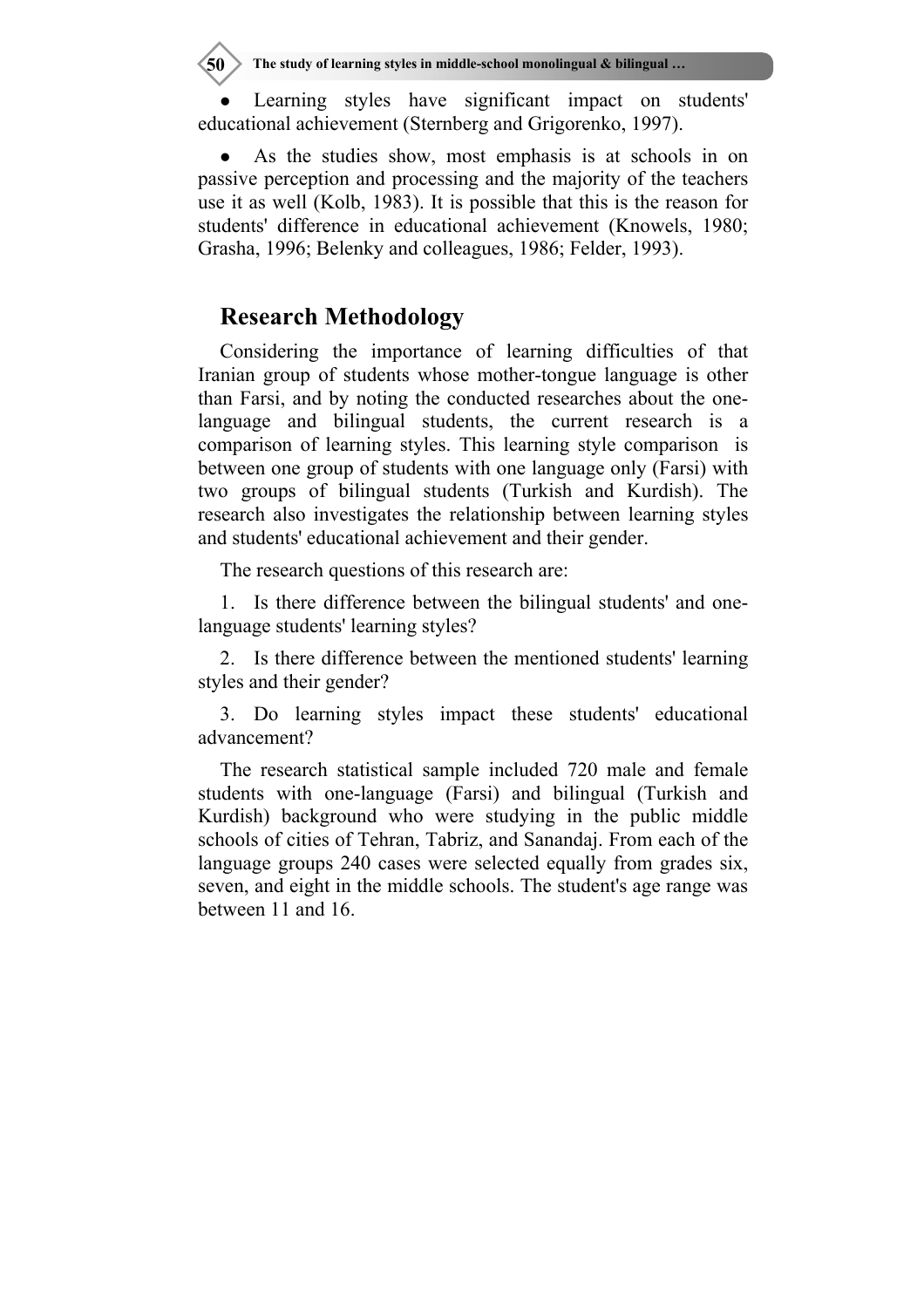The research tool was the "Index of Learning Styles (I.L.S.)", which is designed based on the learning styles model by Silverman (1988). This questionnaire consists of 44 questions. The questions do not have cultural dependency and are selected keeping simplicity for responding in mind. This questionnaire is able to assess the four aspects of learning, consisting of eight learning styles as follows:

- 1. Perception aspect: intuitive-feeling learning styles
- 2. Input aspect: Visual-Verbal learning styles
- 3. Processing aspect: Active-reflective learning styles
- 4. Understanding aspect: sequential-global learning styles

The process of answering the questionnaire was done as a group. The students were informed about how to answer the questions on the questionnaire and they were asked to answer all questions carefully.

### **Results**

The outcomes were analyzed with the help of multivariate analysis of variance and the correlational method. The statistical analyzes for answering the first and the second research question (meaning the relationship between learning styles and variables of language and gender) showed that learning styles have correlation significant relationship with both variables of language and gender. The results also showed that there is difference between Onelanguage Farsi students' intuitive learning styles and that of the bilingual Kurdish students; such that the one-language Farsi students have a more intuitive learning style. On top of this, there is difference between visual and verbal learning styles of onelanguage Farsi students with that of the bilingual Turkish and Kurdish students; such that the One-language Farsi students have more visual learning style compared to the bilingual Kurdish and Turkish students, while the bilingual Turkish and Kurdish students have more verbal learning style compared with the one-language Farsi students.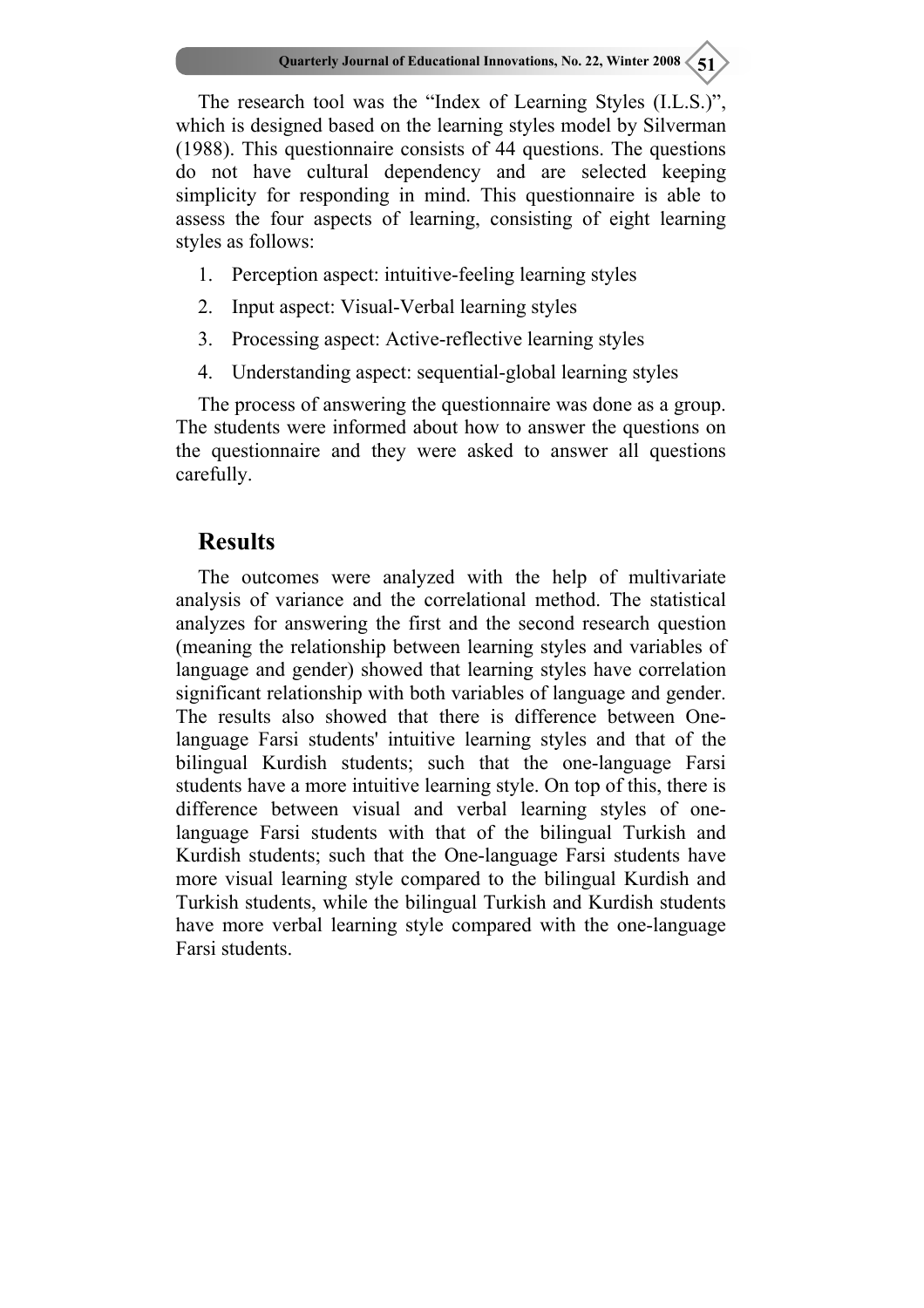**52 The study of learning styles in middle-school monolingual & bilingual …**

The results of our research showed that there is also difference between the learning style of the female and the male; such that the visual, verbal, sequential, and global learning styles of the girls and boys are different. The boys possess visual learning style compared to girls and girls have verbal learning style compared to the boys. As well, the boys have global learning style compared with the girls while the girls have sequential learning style in comparison with the boys.

We found the response to the third question of the research (meaning the relationship between learning styles and educational achievement). The statistical analysis results show that the answer to the question of whether there is relationship between learning styles and educational achievement is negative, meaning that there is no significant relationship between learning styles and educational achievement.

## **Discussion and Conclusion**

In order to justify the bilingual students' higher verbal strength, Seegwan and McKay (Translated by Vaghedi and colleagues 1990) consider bilingualism a big source for the child and believe the bilingual child is more aware of different languages and is in a better stance in learning new languages. In their opinion, language is a tool both for establishing relation with others and cognitive activity since thinking is mostly verbal. Therefore, they believe that since the bilingual individual is taking advantage of two languages, he has two cognitive tools and this bilingualism increases his potential abilities.

The point that needs being mentioned here is that (according to Apple and Muysken the results of the tests by Benziue also showed that in the circumstances where home-work required cognitive stability or divertive thinking and is directly related to verbal worthiness, the testable of the bilingual are stronger than the onelanguage individuals. The reason why the bilinguals are stronger in doing the work that needs cognition stability is probably due to the fact that they are familiar with the language grammar of two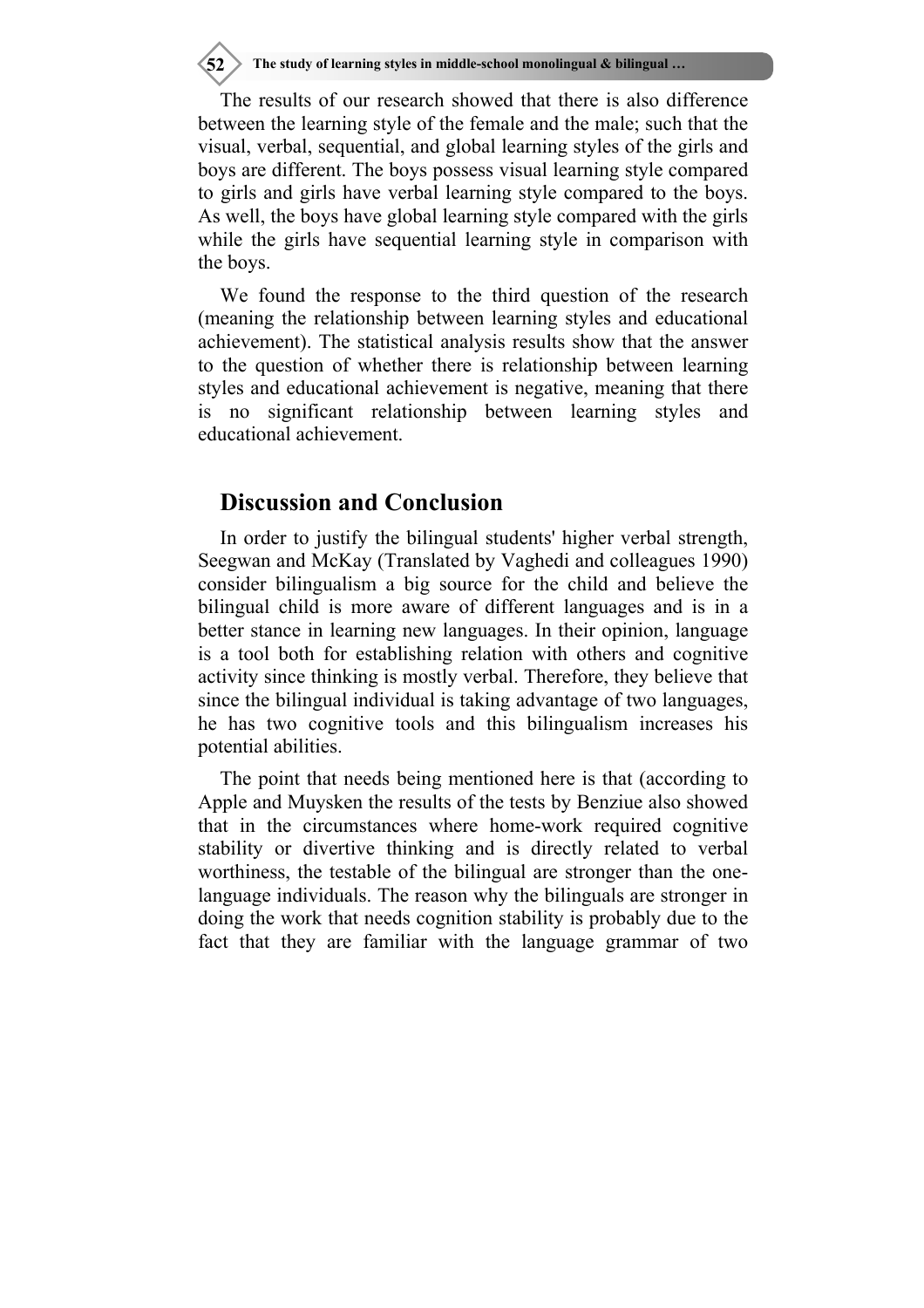systems and have more knowledge compared to one-language individuals. This fact, in Hakuta's and Dias' opinion shows more stability in retouching verbal and non-verbal symbols.

With regards to gender differences, the results driven from the research matches the results outputted from other researches for male and female learning style differences. Some of these researches include those by Kroege and Thuesen (1988), Philbin (1995), and Brenner (1997).

We can establish the differences between the verbal and visual learning styles by the female and the male according to the collected evidence in the field of available differences in the visualenvironment (didaari-fazaayee) and verbal abilities.

As Gross (1992) writes, the results of the researches show that the girls have better vocational (kalaami) ability compared to the boys. The girls have better ability in tests related to language perception and production and work related to deduction, understanding the content of difficult writing items and creative writing, spelling and fluency of words.

Golombog and Fivash (Translated by Shahr-aaraay, 1999) also state that in most researches, girls are strong in language and literature abilities compared to boys. Girls start reading earlier than boys, have less problem in reading, and respond easier to reading teachings. Gross (1992) states that the boys are stronger in understanding visual shapes and things in space and finding the relationship between them. These differences become more stable especially during the teenage years and adulthood.

The current research results show that there is no significant relationship between the learning styles and educational advancement. This result is different from the results of other researches, which show relationship between learning styles and educational advancement. O'brien and colleagues (1998) showed that in investigating the relationship between learning styles by Meyers-Brigs and educational advancement, there is relationship between sensational-intuitive aspect and educational advancement. This was the only relationship from all four aspects of personality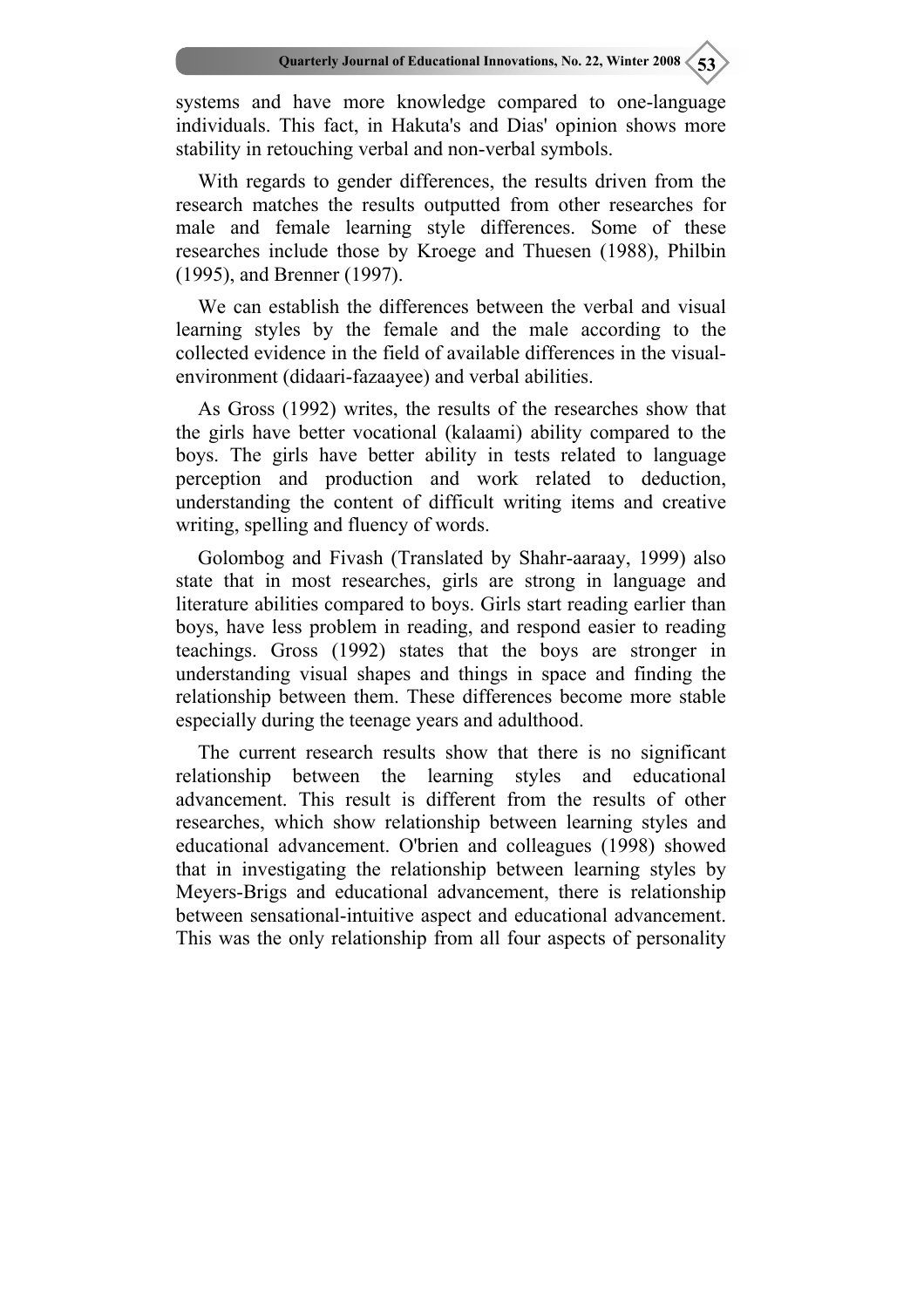by Meyers-Brigz. The research results match those of some of the other researches such as Bleg and Zuanenberg which show that there is no relationship between learning styles and educational advancement.

#### **References**

Apple, R., and Muysken, (1987). Language content and bilingualism. London: Hodder and Stoughton.

Belenky, M.F., Clinchy, B.M, Goldberger, N.,R., & Tarule, J.M. (1986). Women' s ways of Knowing: The development of self, voice, and mind, New York: Basic Books.

Blagg, J. (1985). "Cognitive Styles and learning Styles as predictors of academic success in a graduate applied health education program", *Journal of Applied Health,* 14, (1), 89-98.

Bouma, A. (1990*)*. Lateral asymmetries and hemispheric specialization: Theoretical Models and Research**.** Amsterdam: Swets and Zeitlinger.

Brenner, J. (1997). "An analysis of students' cognitive styles in asynchronous distance education courses". *Inquiry,* 1, (1), 37-44.

Burstein, B., Band, L., & Jarvid, L. F. (1980). "Sex differences in cognitive functioning: evidence, determinants, and implications", *Human Development,* 23, 289-313.

Coltheart, M., Hull, E., & Slater, D. (1975). "Sex differences in imagery and reading", *Nature.* 253, 483-440.

Coper, G.C. (1981). Black language and holistic cognitive style. *Journal of Black Studies,* 5(3), 201-207.

Deleon, J. (1983). "Cognitive style difference and the underrepresentation of Mexican Americans in programs for the gifted*", Journal of the Education of the Gifted,* 3, 167-177.

Felder, R. M. (1993). "Reaching the second tier – learning styles and teaching styles in college science education", *Journal of College Science Teaching,* 23 (5), 286-290.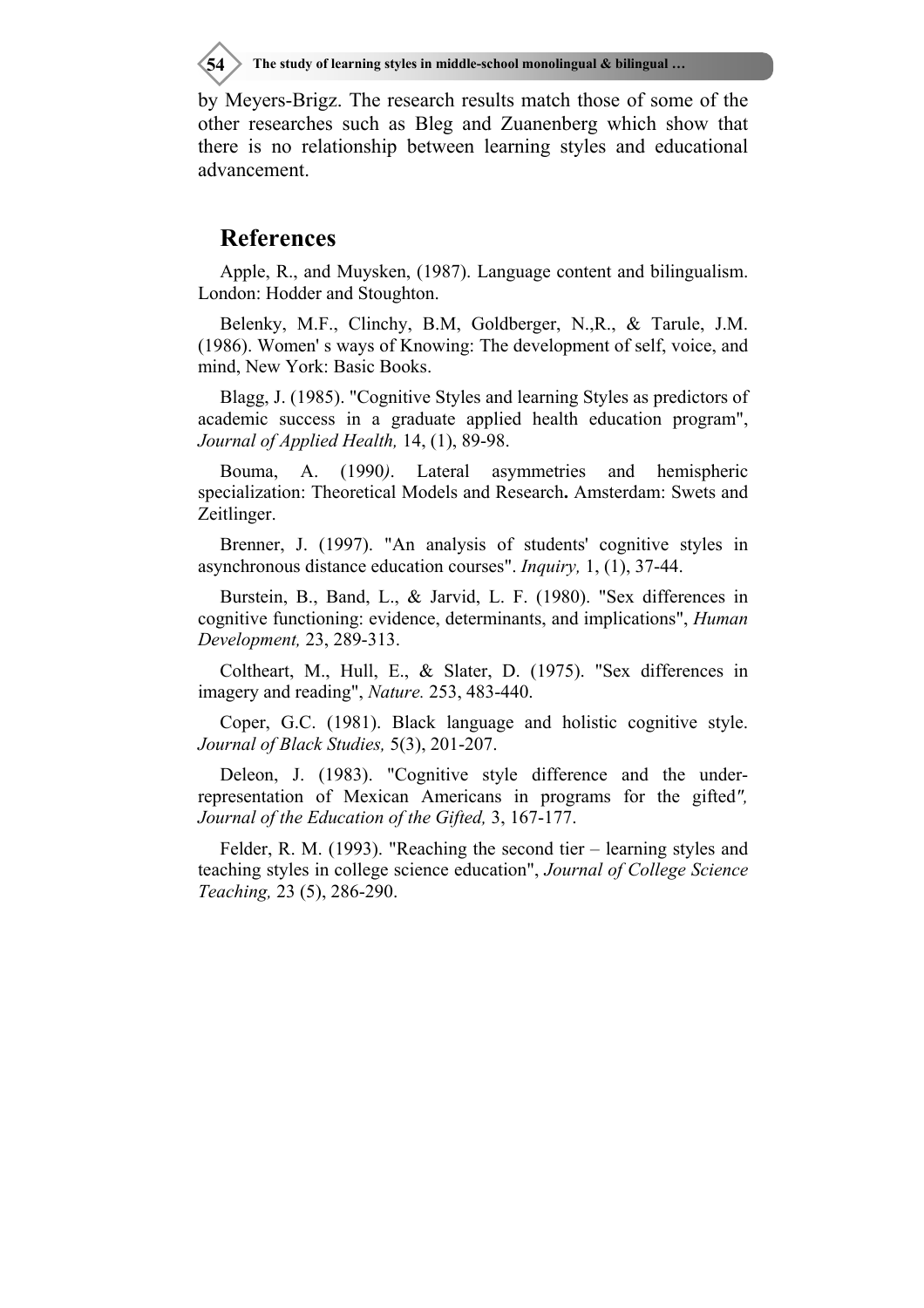Felder, R. M. and Silverman, L. K. (1988). "Learning styles and teaching styles in engineering education"*, Engineering Education,* 78 (7), 674 – 681.

Golomberg, S.; & Robin, F. (Translated by Mehrnaz Shahr-Aray, 1378). The development of sexuality. Ghoghnoos Publication, Tehran, **Iran** 

Grasha, A. F. (1996). *Teaching with style: A practical guide to enhancing leaning by understanding teaching and learning styles.* Pittsburgh: Alliance Pulishers.

Gross, R. D. (1992). Psychology: The science of mind and behaviour, London: Hodder & Stoughton.

Knowles, M. (1980). *The modern practice of adult education.*  Chicago: Follett.

Kolb, D. (1983). Experiential learning: Experience as the source of learning and development, Englewood Cliffs, N.J.: Prentice–Hall.

Kroeger, O., & Thuesen, J. (1988). Type talk: The 16 personality types that determine how we live, love, and work. New York: Dell.

McCarthy, B. (1986). Hemispheric mode indicator (HMI). Barrington, IL: Excel, Inc.

Merrifield, J. (1996). Examining the language learning strategies used by French adult learners. M. Sc. Degree in Teaching English for Specific Purposes. Language Studies Unit. Aston University.

Meyers – Levy, J. (1994). Gender differences in cortical organization: Social and biochemical antecedents and advertising consequences. In E, Clark, T. Brock, & D. Stewart (eds): *Attention, Attitude, and Affect in Response to Advertising.* Hillsdale, New Jersey: Lawrence Erlbaum Associates.

Montgomery, S. M., & Groat. L. N. (1998). Student learning styles and their implications for teaching*. http://www. cret.umich. edu/occ10.htm* 

Pham, N.P. (2000). Learning styles Available. *http://www.payson.Tulan. Edu/ ppham/ Learning/ styles. html.* 

Philbin, M. (1995). "A survey of gender and learning styles". *A Journal of Research,* 32 (7-8), 485-494.